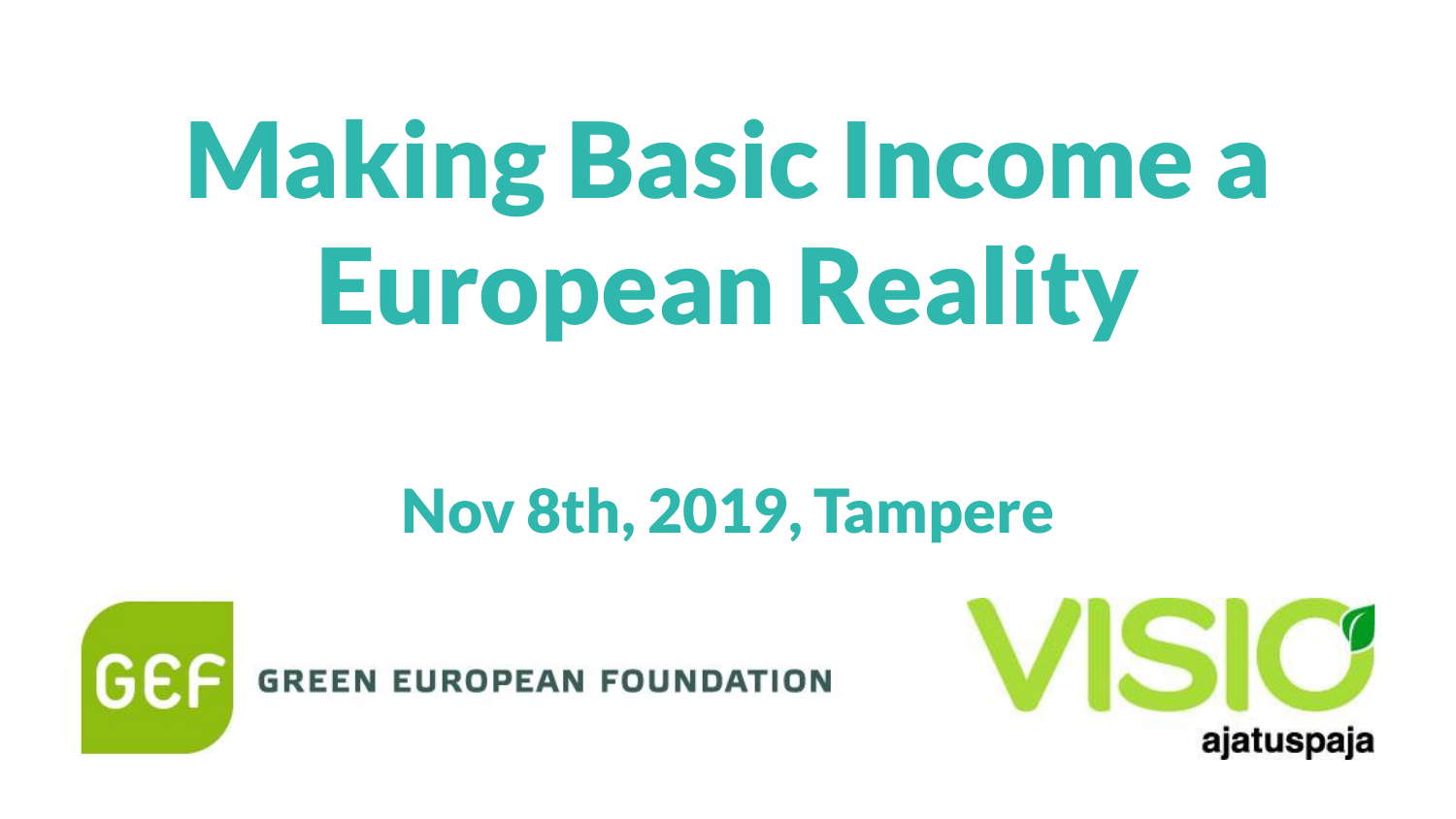

Welcoming and coffee/tea

A brief overview of results of the Finnish Basic Income experiment and a look at current developments in social security and experiments in Finland

**Jamie Cooke**, Head of RSA Scotland

Pathways to a Basic Income in Scotland and the UK

**Jane Millar**, University of Bath

UK Universal Credit: designing and implementing the UK's new working-age benefit and how this differs from Basic Income

**Kim Evangelista**, Belgian Green party (Ecolo)

A Basic Income for the young: Inventing tomorrow's solidarities

**Lukas Korpelainen**, Visio – Finnish Green Think Tank

A hybrid model for basic social security and the steps for the next 10 years in Finland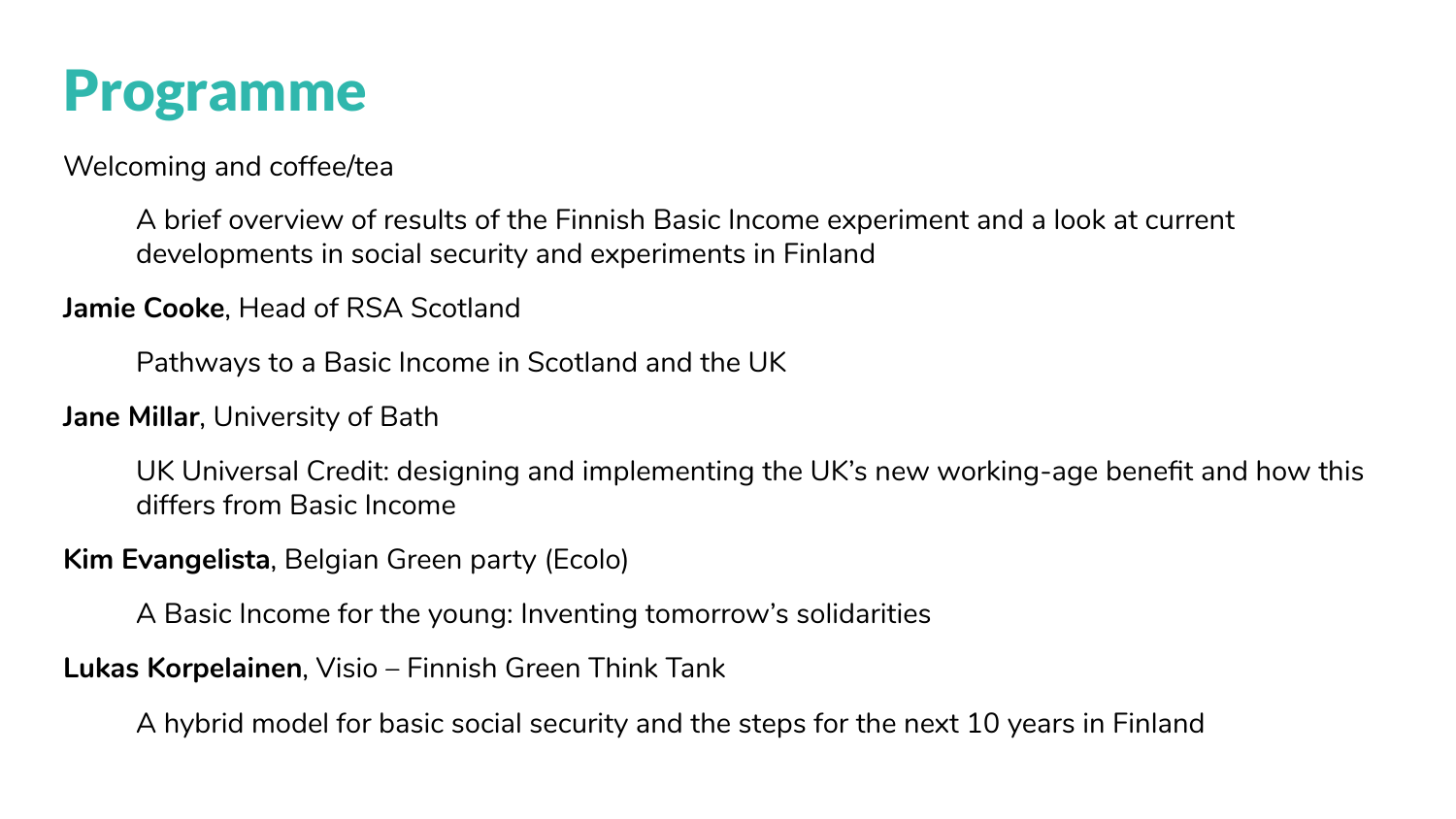# What's happening in Finland with Basic Income?

**Lukas Korpelainen** Research coordinator, Visio – Finnish Green Think Tank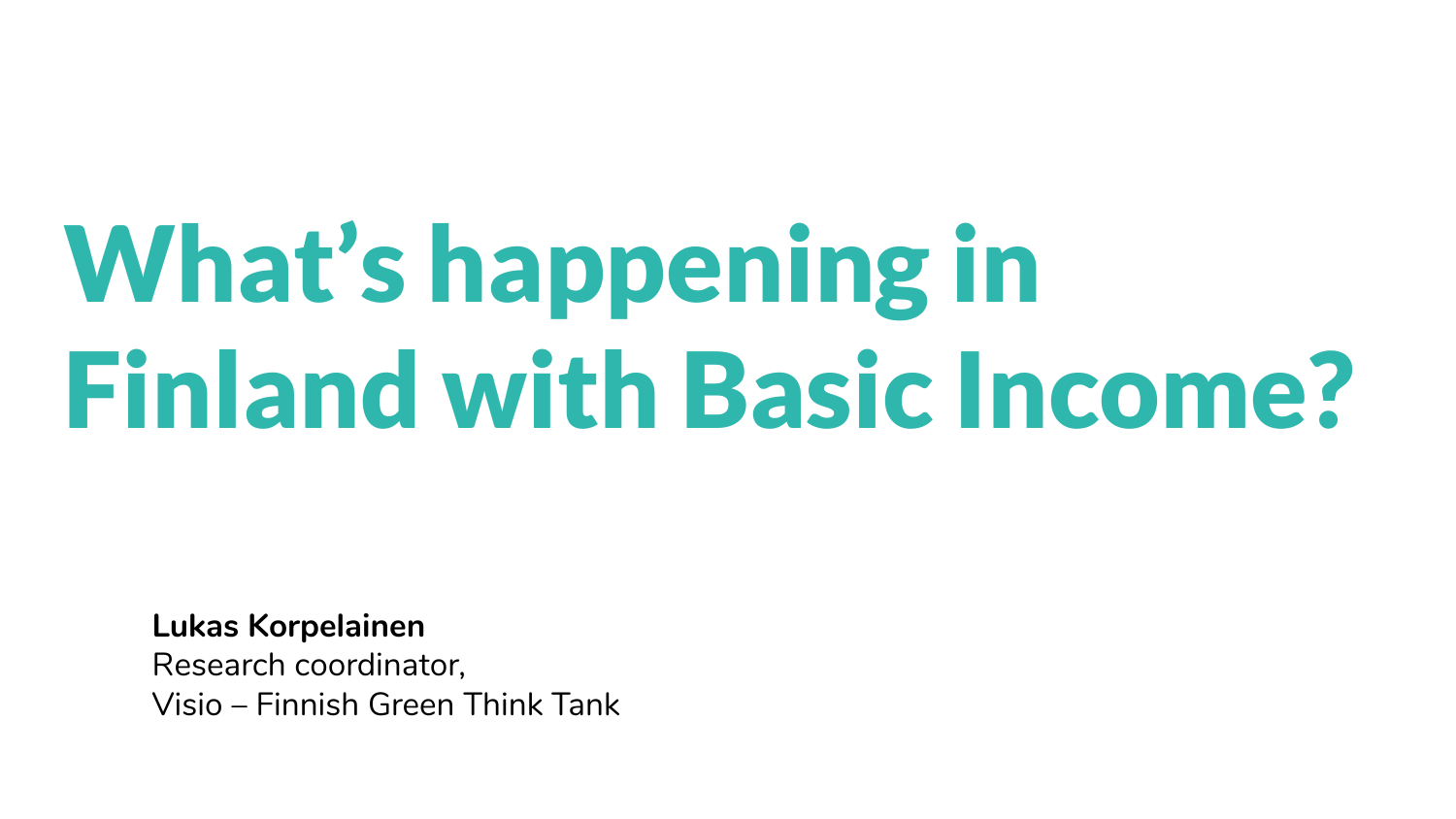#### Political ambitions for reforms

- Some political parties support basic income but most are skeptical.
- Political rhetoric focused on employment and activation (vs. poverty)
- Agreement on need for a simpler system and improving economic and bureaucratic incentives for work.
- Universal credit variations have gained popularity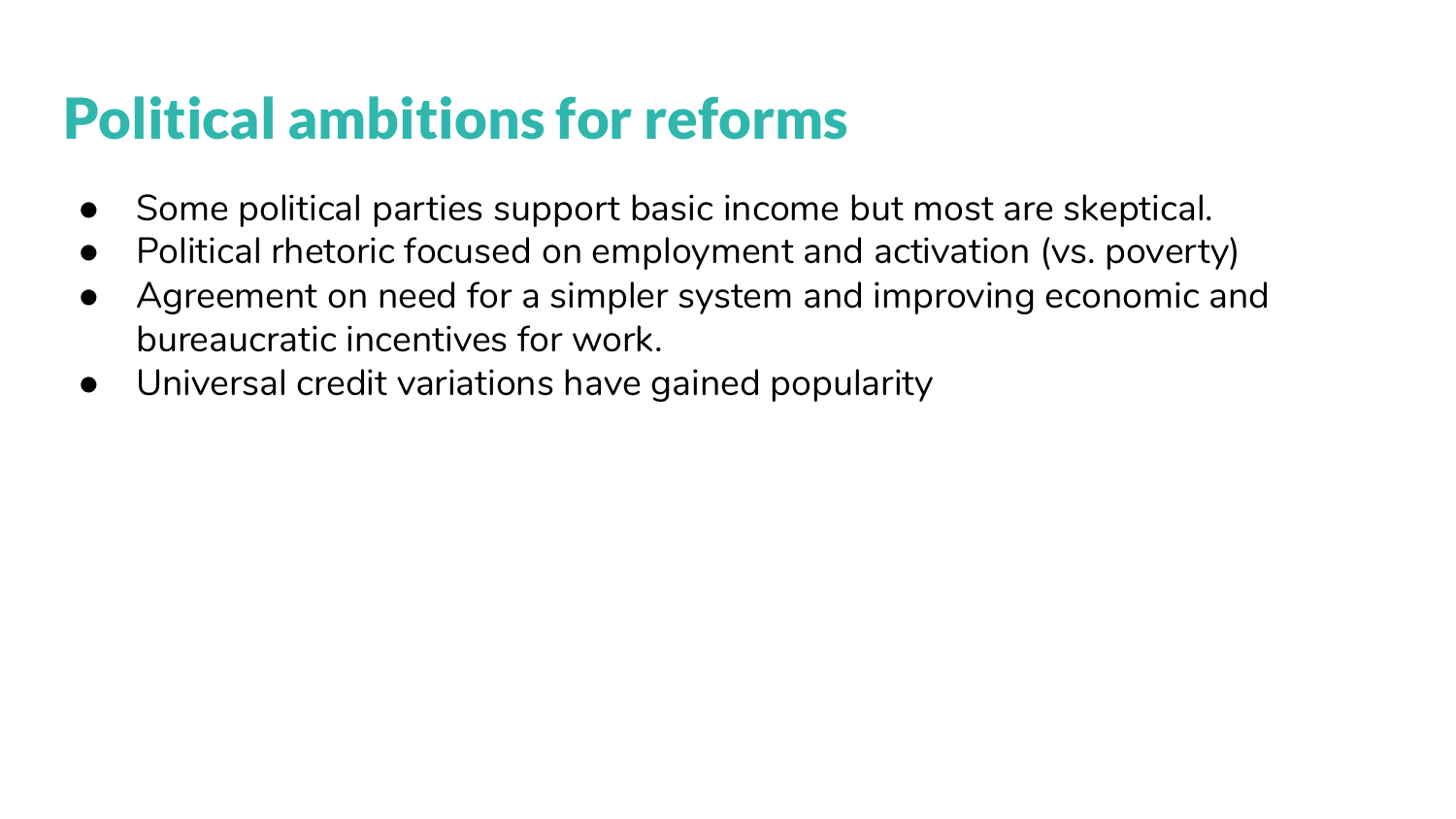# Basic Income Experiment

- Ran through 2017-2018
- 2000 participants, each given a 560  $\epsilon$  monthly basic income
- No changes to the taxation of the individuals. One could keep the full basic income even if employed.
- Experimental group consisted of only unemployed people. Mainly long-term unemployed.
- Randomized trial with other unemployed people acting as a control group.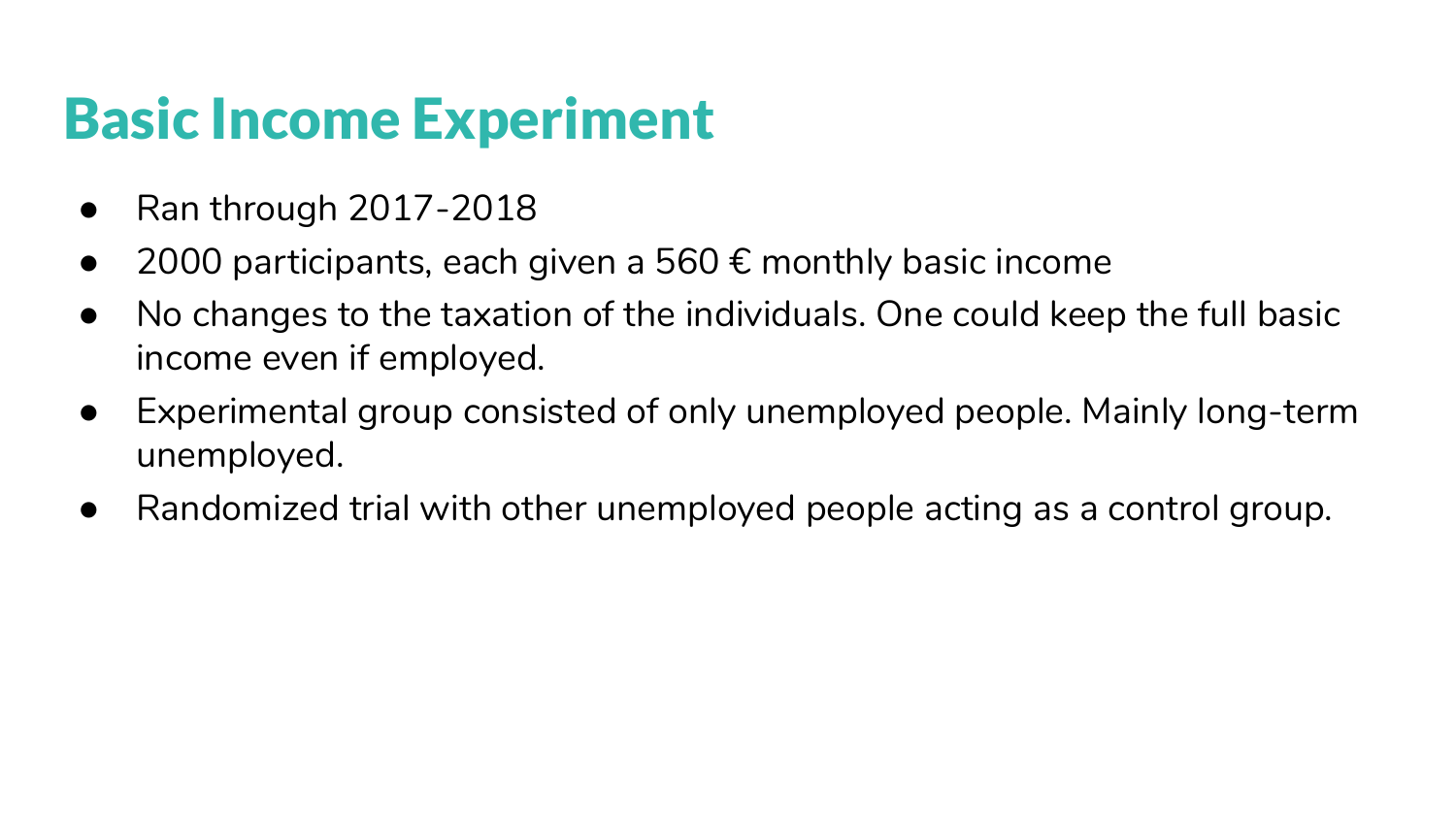# Basic Income Experiment – Results (kind of)

- Only preliminary research reports published so far.
	- Only data from 2017 (1st year of the experiment) + a phone survey in late 2018.
	- More to come in 2020 after income data for the participants available.
- No significant employment effects, but higher well-being and trust.
- Experiment has been criticized for being short-term and narrow in experimental group selection